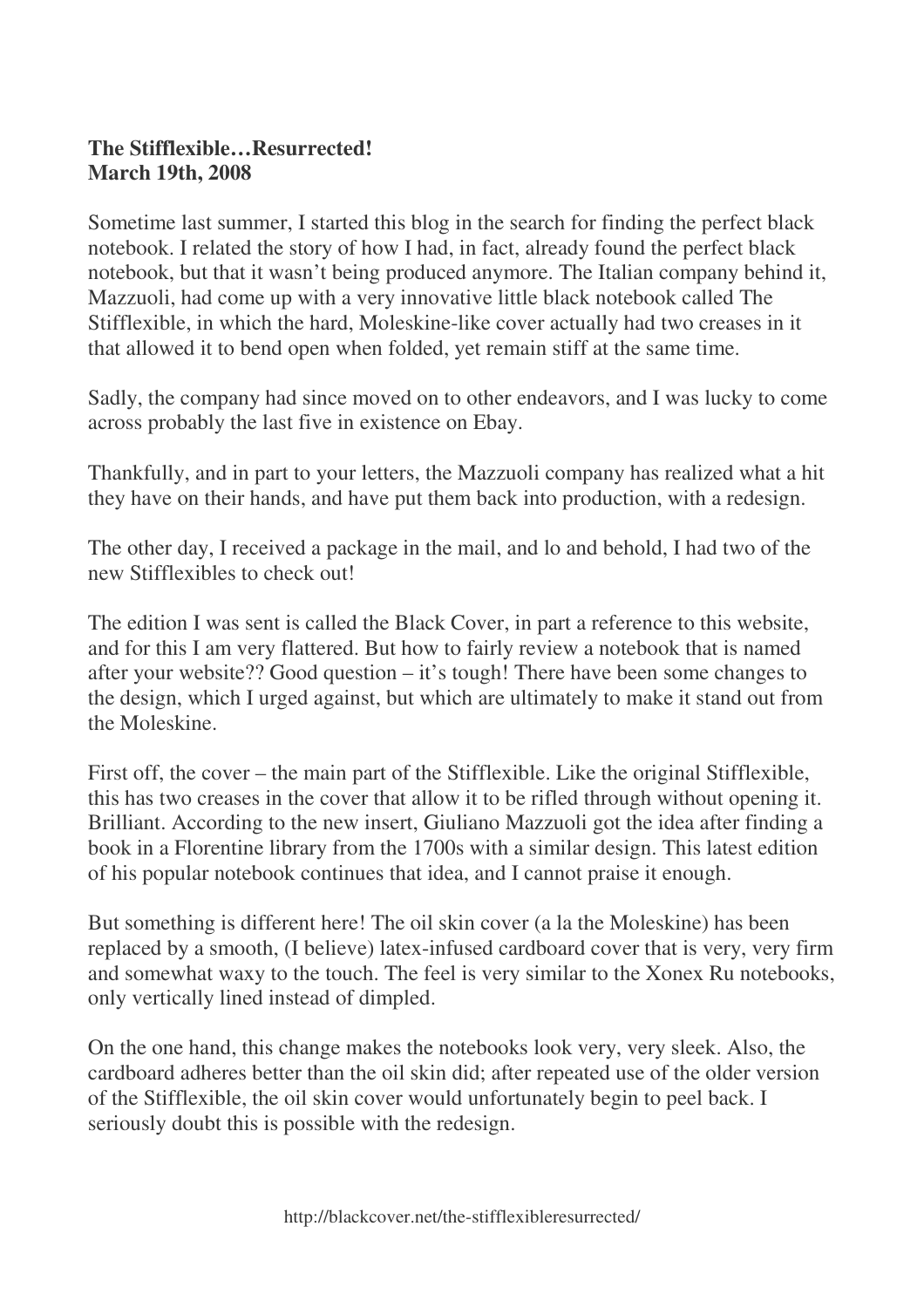The downside is that this type of material doesn't stand up to a beating as well as the oil skin – scratches show up pretty easily in the cover. Also, because it's thicker, it's a more rigid in terms of flexibility (though I'm sure this will go away with repeated use). Personally, I wish they had stuck with the old, but I also realize the reality of trying to stand out from the ever-popular Moleskine.

Size-wise, this is the absolute perfect dimensions for a notebook: 3.5″x5.5″, and just slightly smaller than the Moleskine. Great for your back pocket, a book bag, coat pocket, purse, and beyond.

Let's check out the inside. On the first page is a place for personal information, which includes some distinctly Italian things I don't understand, like your "VAT code" and "Tax Code." There's also a place for your credit card number, though with the frequency I misplace my notebooks, that's probably the last thing that's going in there :).

The pages are different. Rather than the creamy yellowish color from their previous editions (the current color of Moleskine pages), these are very white. According to the insert, the new pages are from "well managed forests," "elemental chlorine free," have low wood and semi-chemical pulp content ensuring long life to the paper, and are fountain pen friendly, guaranteeing "the absorption of ink without affecting the opacity of the paper." This is all great news, especially to you fountain/quill pen guys out there (I'm fine with a boring old Bic, thanks!).

I'm definitely a fan of better paper quality, and it's an improvement over the old Stifflexible stock. But I will miss the old creamy yellow pages, and the colored page edges that made the old Stifflexibles distinctly European.

The Stifflexible continues to dominate the Moleskine with their back pocket, which doubles as a book mark:

And a tight elastic keeps the whole thing shut.

Let's not forget one more important aspect of this – this bad boy is made IN ITALY. This is not made in China for a company in Italy. This notebook was designed, produced, and finished entirely in Italy, a country I hold dear after living in the wonderful city of Bologna during college. The quality is top notch – you're not going to find broken spines or warped elastics with this notebook.

Overall, this is a different notebook than the original Stifflexible. Rather than being, essentially, a Moleskine with a bendable cover, Mazzuoli has redefined themselves to stand out as something different. This adheres more closely to the fine arts crowd than the all-purpose-throw-it-in-your-pocket-and- write-in-the-rain user, and you